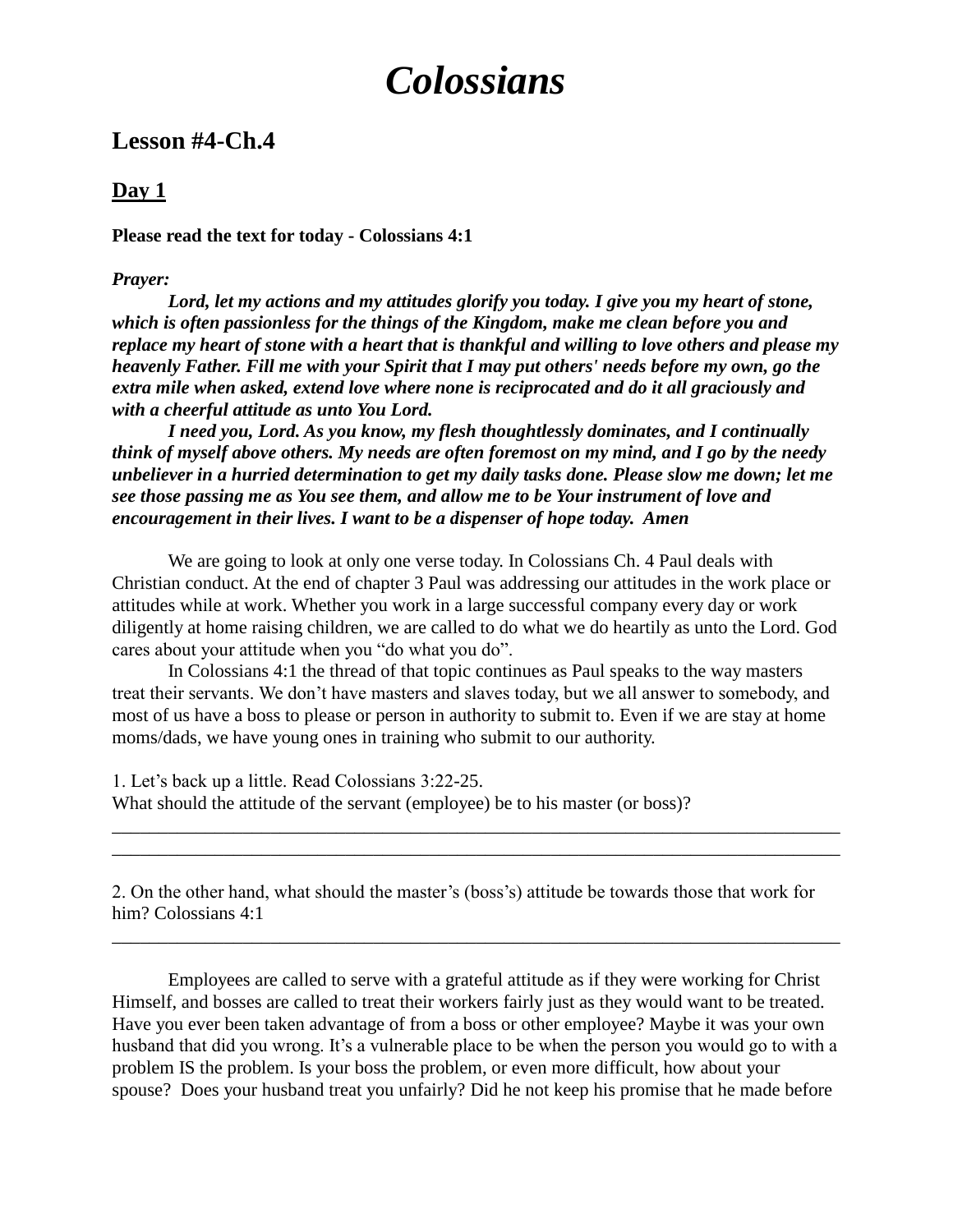you and the whole wedding party? This topic includes everybody and anybody who has a place of authority over others.

Every boss will be accountable to God for his actions towards his employees. Every husband will answer to God about how he treated his wife. Just as every father/mother will give an account for how they have raised their children. God will call all into account for how they lived their life and how they treated others while here on earth.

If you have been terribly mistreated by someone in authority over your life (whether boss or parent or teacher or husband), just know that God will hold them accountable for their actions when they stand before Him in the end. God says, "Revenge is mine says the Lord. (Rom. 12:18- 19)

He will make the crooked places straight, settle the hidden wrongdoings and clarify every unknown, unfair circumstance. One day all will be brought to the light, and when the new Kingdom comes, God will reign over us as a just and gracious King, but today we have mere carnal men we have to answer to and sometimes life in that system just isn't fair. Even then we have a heavenly Father who cares for us so sweetly. He really does bestow upon each of us great blessings – too many to count. No matter how unfairly you may have been treated by another human being, God has a way of making that up to you if you will be determined to see through it with Him. He gives back 10 fold and the second installment seems almost sweeter than the first!

a. The call to the church is simple here – treat those you serve alongside with dignity, honor and respect, knowing that you will answer to your Master one day for your actions. Use your authority to bless and encourage, not to oppress and belittle. God will honor you with favor if you do.

If you are currently going through something where you are being mistreated from someone who is in authority over your life, (even if it's a spouse) give that some time in prayer now. Ask the Lord what should be your next response? (If your situation is putting you in danger or if it is extreme, please seek a godly counselor for prayer and advice.)

\_\_\_\_\_\_\_\_\_\_\_\_\_\_\_\_\_\_\_\_\_\_\_\_\_\_\_\_\_\_\_\_\_\_\_\_\_\_\_\_\_\_\_\_\_\_\_\_\_\_\_\_\_\_\_\_\_\_\_\_\_\_\_\_\_\_\_\_\_\_\_\_\_\_\_\_\_\_ \_\_\_\_\_\_\_\_\_\_\_\_\_\_\_\_\_\_\_\_\_\_\_\_\_\_\_\_\_\_\_\_\_\_\_\_\_\_\_\_\_\_\_\_\_\_\_\_\_\_\_\_\_\_\_\_\_\_\_\_\_\_\_\_\_\_\_\_\_\_\_\_\_\_\_\_\_\_ \_\_\_\_\_\_\_\_\_\_\_\_\_\_\_\_\_\_\_\_\_\_\_\_\_\_\_\_\_\_\_\_\_\_\_\_\_\_\_\_\_\_\_\_\_\_\_\_\_\_\_\_\_\_\_\_\_\_\_\_\_\_\_\_\_\_\_\_\_\_\_\_\_\_\_\_\_\_ \_\_\_\_\_\_\_\_\_\_\_\_\_\_\_\_\_\_\_\_\_\_\_\_\_\_\_\_\_\_\_\_\_\_\_\_\_\_\_\_\_\_\_\_\_\_\_\_\_\_\_\_\_\_\_\_\_\_\_\_\_\_\_\_\_\_\_\_\_\_\_\_\_\_\_\_\_\_

Personal Notes:

3. When we obey God and above all want to honor His name, we are blessed. If we serve under an authority that doesn't treat us fairly, God will protect us, and we will be blessed. It is a "Law of Echos" of sorts, or, you could say, as you bless others God will return blessing to you.

Look up Ephesians 6:5-9 – What are we called to do as workers of God, and what will God bless us with if we have a good attitude while serving? Who are we really serving as we serve others?

\_\_\_\_\_\_\_\_\_\_\_\_\_\_\_\_\_\_\_\_\_\_\_\_\_\_\_\_\_\_\_\_\_\_\_\_\_\_\_\_\_\_\_\_\_\_\_\_\_\_\_\_\_\_\_\_\_\_\_\_\_\_\_\_\_\_\_\_\_\_\_\_\_\_\_\_\_\_ \_\_\_\_\_\_\_\_\_\_\_\_\_\_\_\_\_\_\_\_\_\_\_\_\_\_\_\_\_\_\_\_\_\_\_\_\_\_\_\_\_\_\_\_\_\_\_\_\_\_\_\_\_\_\_\_\_\_\_\_\_\_\_\_\_\_\_\_\_\_\_\_\_\_\_\_\_\_ \_\_\_\_\_\_\_\_\_\_\_\_\_\_\_\_\_\_\_\_\_\_\_\_\_\_\_\_\_\_\_\_\_\_\_\_\_\_\_\_\_\_\_\_\_\_\_\_\_\_\_\_\_\_\_\_\_\_\_\_\_\_\_\_\_\_\_\_\_\_\_\_\_\_\_\_\_\_

There was a gal in Scripture named Abigail. Her husband was a fool. She was married to a fool, but she was wise as she dealt with him as difficult situations arose in their marriage. We can learn some things from her. She didn't leave her husband or dishonor his name or God's, but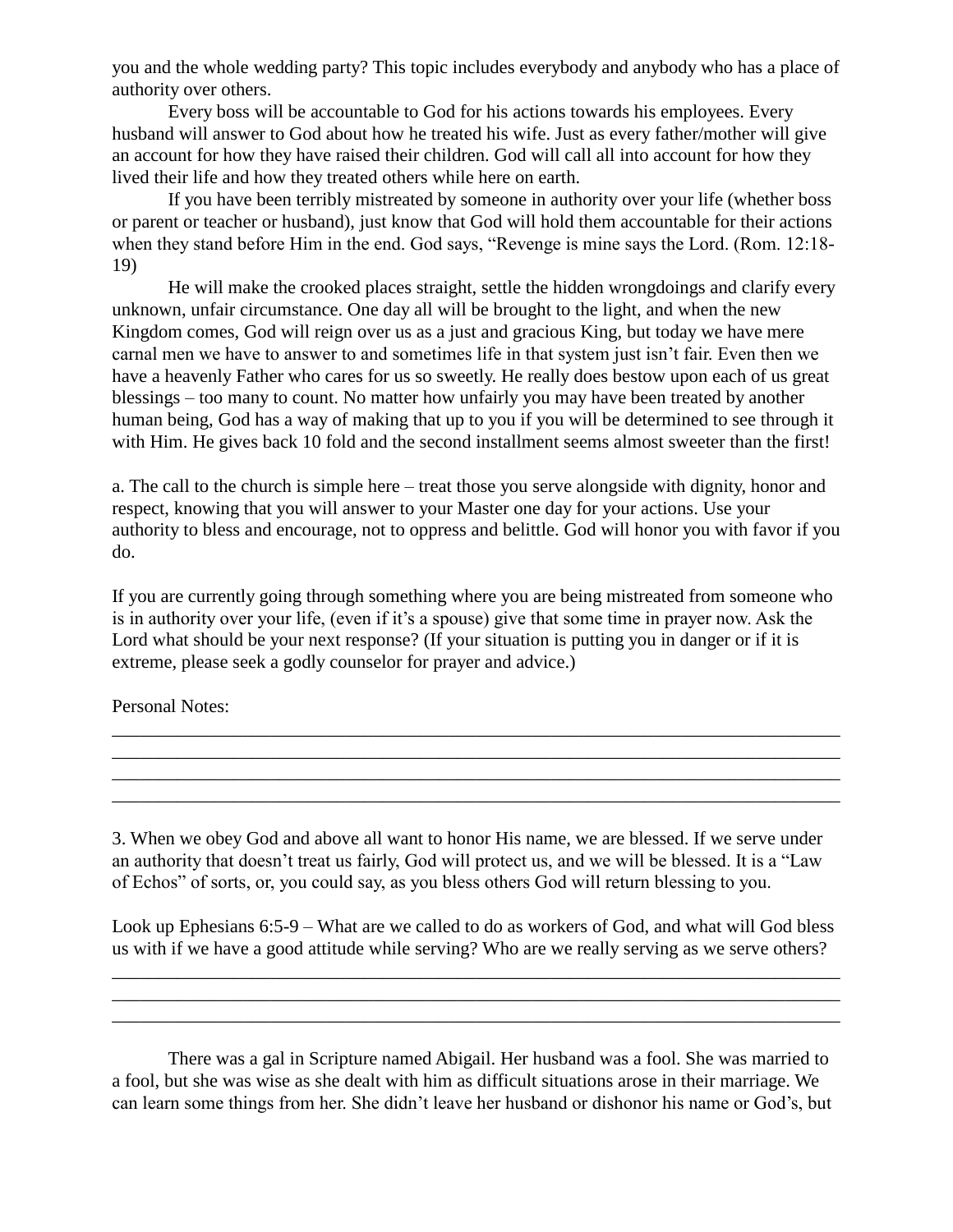she was very tactful yet strategic about how she handled being under the authority of her foolish husband.

Let's read her story. Read 1 Samuel Ch. 25

God always makes a way for us to honor His name even when those in authority over us don't care about the ways of God. We never have to act unfavorably to our God.

a. How does Scripture describe the man Nabal? See 1 Samuel 25:2, 3.

(Just a side note: Nabal came from the house of Caleb. Caleb's name means man of "churlish" or mean disposition).

\_\_\_\_\_\_\_\_\_\_\_\_\_\_\_\_\_\_\_\_\_\_\_\_\_\_\_\_\_\_\_\_\_\_\_\_\_\_\_\_\_\_\_\_\_\_\_\_\_\_\_\_\_\_\_\_\_\_\_\_\_\_\_\_\_\_\_\_\_\_\_\_\_\_\_\_\_\_

Nabal seemed to come from some "unkind folk". He himself had a reputation of being hard to deal with. David moved into Nabal's territory after battling the Philistines. David protected his sheep while there and looked after his men in the land, but when David asked for some good-neighborly help in feeding his men, Nabal rejected David's request. Nabal knew who David was. It was common knowledge that David was the next King–elect. He pretended he didn't know so he wouldn't have to go out of his way to do what was right.

David was angry. David looked at Nabal's answer as him rejecting God, and he was about to take his life for it.

b. How does Abigail intervene, humble herself and take on a problem that came about because of her husband's unkind temperament and foolish decision? 1 Samuel 25:18-31.

\_\_\_\_\_\_\_\_\_\_\_\_\_\_\_\_\_\_\_\_\_\_\_\_\_\_\_\_\_\_\_\_\_\_\_\_\_\_\_\_\_\_\_\_\_\_\_\_\_\_\_\_\_\_\_\_\_\_\_\_\_\_\_\_\_\_\_\_\_\_\_\_\_\_\_\_\_\_ \_\_\_\_\_\_\_\_\_\_\_\_\_\_\_\_\_\_\_\_\_\_\_\_\_\_\_\_\_\_\_\_\_\_\_\_\_\_\_\_\_\_\_\_\_\_\_\_\_\_\_\_\_\_\_\_\_\_\_\_\_\_\_\_\_\_\_\_\_\_\_\_\_\_\_\_\_\_ \_\_\_\_\_\_\_\_\_\_\_\_\_\_\_\_\_\_\_\_\_\_\_\_\_\_\_\_\_\_\_\_\_\_\_\_\_\_\_\_\_\_\_\_\_\_\_\_\_\_\_\_\_\_\_\_\_\_\_\_\_\_\_\_\_\_\_\_\_\_\_\_\_\_\_\_\_\_

c. Abigail was prophetic. She had a keen understanding as to what God was going to do through David. This wisdom only comes from spending time with God. Because Abigail was close to God, she understood just what to do in a bad situation. What was the outcome? 1 Samuel 25:32-35

\_\_\_\_\_\_\_\_\_\_\_\_\_\_\_\_\_\_\_\_\_\_\_\_\_\_\_\_\_\_\_\_\_\_\_\_\_\_\_\_\_\_\_\_\_\_\_\_\_\_\_\_\_\_\_\_\_\_\_\_\_\_\_\_\_\_\_\_\_\_\_\_\_\_\_\_\_\_ \_\_\_\_\_\_\_\_\_\_\_\_\_\_\_\_\_\_\_\_\_\_\_\_\_\_\_\_\_\_\_\_\_\_\_\_\_\_\_\_\_\_\_\_\_\_\_\_\_\_\_\_\_\_\_\_\_\_\_\_\_\_\_\_\_\_\_\_\_\_\_\_\_\_\_\_\_\_

d. Is it wise to try to deal with hostile people when they are intoxicated? 1 Samuel 25:36; Proverbs 23:20

e. How did God honor Abigail for being wise in a difficult situation with her foolish husband? 1 Samuel 25:37-42

\_\_\_\_\_\_\_\_\_\_\_\_\_\_\_\_\_\_\_\_\_\_\_\_\_\_\_\_\_\_\_\_\_\_\_\_\_\_\_\_\_\_\_\_\_\_\_\_\_\_\_\_\_\_\_\_\_\_\_\_\_\_\_\_\_\_\_\_\_\_\_\_\_\_\_\_\_\_ \_\_\_\_\_\_\_\_\_\_\_\_\_\_\_\_\_\_\_\_\_\_\_\_\_\_\_\_\_\_\_\_\_\_\_\_\_\_\_\_\_\_\_\_\_\_\_\_\_\_\_\_\_\_\_\_\_\_\_\_\_\_\_\_\_\_\_\_\_\_\_\_\_\_\_\_\_\_

\_\_\_\_\_\_\_\_\_\_\_\_\_\_\_\_\_\_\_\_\_\_\_\_\_\_\_\_\_\_\_\_\_\_\_\_\_\_\_\_\_\_\_\_\_\_\_\_\_\_\_\_\_\_\_\_\_\_\_\_\_\_\_\_\_\_\_\_\_\_\_\_\_\_\_\_\_\_

God oversees the affairs of men and women here on earth. There is nothing you are going through that the Lord isn't in control over. He still rules over heaven and earth, and even when you feel "lorded-over" by someone in authority over us who is ungodly and unkind, God has dominion over you and that situation. He can move people in and out of a situation as He wishes.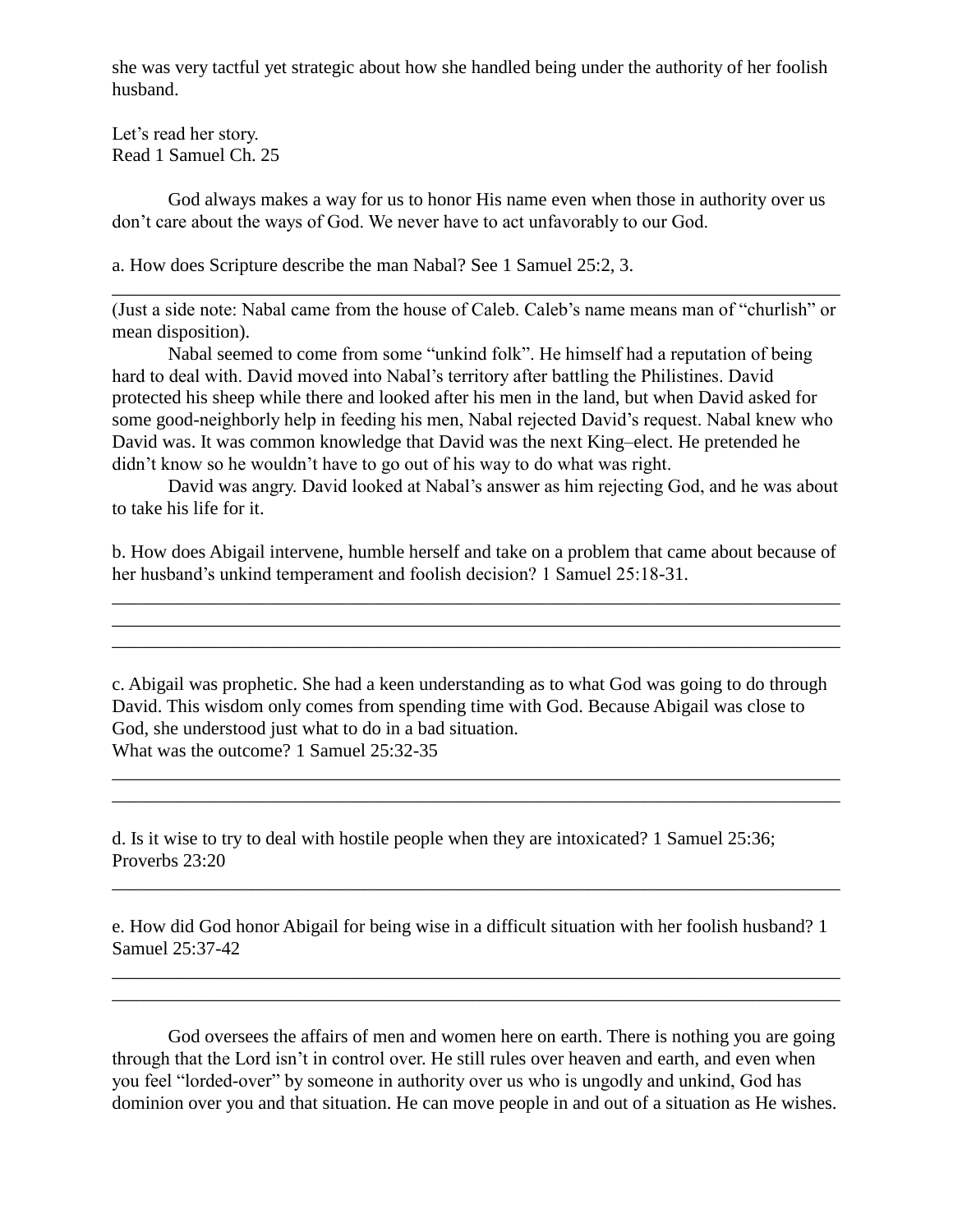There is no human being here on this earth that God cannot lift up to a place of prominence or remove at any time He wishes. God is our ultimate authority! That truth should give us great peace when we are dealing with difficult people that treat us unfairly. Honor God, and He will honor you. God will turn that difficult situation around to work in your favor.

# **Day 2**

#### **Please pray then read the text – Colossians 4:2-4. (Amplified)**

Col 4:2 Be earnest and unwearied and steadfast in your prayer [life], being [both] alert and intent in [your praying] with thanksgiving.

Col 4:3 And at the same time pray for us also, that God may open a door to us for the Word (the Gospel), to proclaim the mystery concerning Christ (the Messiah) on account of which I am in prison;

Col 4:4 That I may proclaim it fully and make it clear [speak boldly and unfold that mystery], as is my duty.

\_\_\_\_\_\_\_\_\_\_\_\_\_\_\_\_\_\_\_\_\_\_\_\_\_\_\_\_\_\_\_\_\_\_\_\_\_\_\_\_\_\_\_\_\_\_\_\_\_\_\_\_\_\_\_\_\_\_\_\_\_\_\_\_\_\_\_\_\_\_\_\_\_\_\_\_\_\_

1. What kind of prayers was Paul asking for? Colossians 4: 2

Here are a few excerpts from a classic book called "Prayer – A Holy Occupation" by Oswald Chambers.

"It is SO difficult to get quiet, you say. What about the time you were ill? Oh, it can be done, but you must know how to shut the door. For example, it is easier to pray in a place only used for prayer than in a theater."

"Did you ever say to yourself, "It is a difficult to select a place?"

What about the time you were in love, was it impossible to select a place to meet? No, it was far from impossible. Think how long our Lord has waited for you; you have seen Him in your visions now pray to Him; get a place, not a mood, but a definite material place and resort to it constantly, and pray to God as His Spirit in you helps you. Bring to earth the promised life you have longed for. Curb your impulsive, undisciplined wayward nature. Concentration is only learned little by little, and the more impulsive you are, the less concentrated you will be."

a. If you have a problem concentrating while you are in prayer, ask the Holy Spirit right now to begin to work that ability in your prayer life.

Do you have a specific place you go often to pray? Can you find a secluded place in your home even if it's in early morning hours? What distracts you the most? How can you remove those distractions?

b. Look up the word "vigilant" in the English dictionary. (The one used to describe prayer here in v.2 )

\_\_\_\_\_\_\_\_\_\_\_\_\_\_\_\_\_\_\_\_\_\_\_\_\_\_\_\_\_\_\_\_\_\_\_\_\_\_\_\_\_\_\_\_\_\_\_\_\_\_\_\_\_\_\_\_\_\_\_\_\_\_\_\_\_\_\_\_\_\_\_\_\_\_\_\_\_\_ \_\_\_\_\_\_\_\_\_\_\_\_\_\_\_\_\_\_\_\_\_\_\_\_\_\_\_\_\_\_\_\_\_\_\_\_\_\_\_\_\_\_\_\_\_\_\_\_\_\_\_\_\_\_\_\_\_\_\_\_\_\_\_\_\_\_\_\_\_\_\_\_\_\_\_\_\_\_

\_\_\_\_\_\_\_\_\_\_\_\_\_\_\_\_\_\_\_\_\_\_\_\_\_\_\_\_\_\_\_\_\_\_\_\_\_\_\_\_\_\_\_\_\_\_\_\_\_\_\_\_\_\_\_\_\_\_\_\_\_\_\_\_\_\_\_\_\_\_\_\_\_\_\_\_\_\_ \_\_\_\_\_\_\_\_\_\_\_\_\_\_\_\_\_\_\_\_\_\_\_\_\_\_\_\_\_\_\_\_\_\_\_\_\_\_\_\_\_\_\_\_\_\_\_\_\_\_\_\_\_\_\_\_\_\_\_\_\_\_\_\_\_\_\_\_\_\_\_\_\_\_\_\_\_\_

What did you discover it means?

Can you list some synonyms (similar words) and antonyms (opposite words)?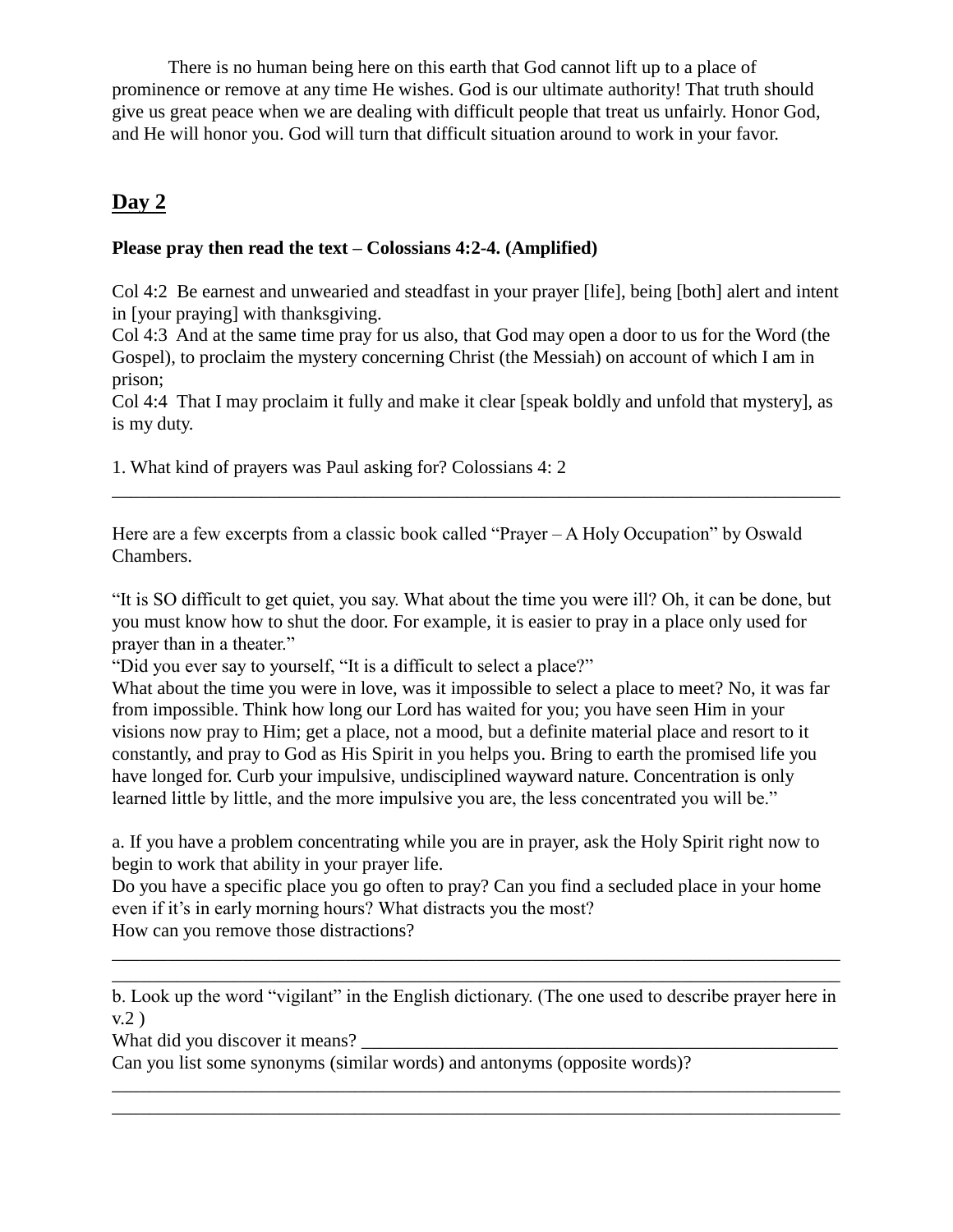Does this describe what it was like the last time you were in prayer?

\_\_\_\_\_\_\_\_\_\_\_\_\_\_\_\_\_\_\_\_\_\_\_\_\_\_\_\_\_\_

J. Vernon McGee says, "Christians are to inhale by prayer and exhale by thanksgiving!

So often in Scripture, the words "with thanksgiving" are tacked on at the end of the command to pray. We see that once again in v.2. It's so important that we don't go to God as if He were the great "gifter in the sky". It would be a sad thing if the only time He heard from us is when we were in need of something, and then when we did come to Him with our need, we continually forgot to thank Him for all that He has already done for us.

\_\_\_\_\_\_\_\_\_\_\_\_\_\_\_\_\_\_\_\_\_\_\_\_\_\_\_\_\_\_\_\_\_\_\_\_\_\_\_\_\_\_\_\_\_\_\_\_\_\_\_\_\_\_\_\_\_\_\_\_\_\_\_\_\_\_\_\_\_\_\_\_\_\_\_\_\_\_

I don't want to be a child of God who's "got the gimmies"… Let's make it a habit to never leave the presence of God without thanking Him for something!

2. We can bring more to pass by praying than by any other kind of human effort. Real prayer may take more out of us than hard work, but we can accomplish more by time and strength put into prayer than the same amount of time and strength put into anything else.

Paul believed that. That's why he asked his community of believers to pray vigilantly that the Lord would open the door for them to share the gospel - to make the "mystery of Christ" not so much a mystery anymore to the hearers. He wanted to make an invisible God visible to the nonbeliever.

Prayer will bring the power of God into your work.

a. Write out James 5:16 - \_

b. God will give eternal life to those we pray for.

Write out John 5:16 -

c. Prayer can help rescue the believer that is caught in sin. Satan might have his claws in him, but our prayers can help set them free. Passionate prayer for their release can unclench the hold of the evil one over their life one claw at a time.

\_\_\_\_\_\_\_\_\_\_\_\_\_\_\_\_\_\_\_\_\_\_\_\_\_\_\_\_\_\_\_\_\_\_\_\_\_\_\_\_\_\_\_\_\_\_\_\_\_\_\_\_\_\_\_\_\_\_\_\_\_\_\_\_\_\_\_\_\_\_\_\_\_\_\_\_\_ \_\_\_\_\_\_\_\_\_\_\_\_\_\_\_\_\_\_\_\_\_\_\_\_\_\_\_\_\_\_\_\_\_\_\_\_\_\_\_\_\_\_\_\_\_\_\_\_\_\_\_\_\_\_\_\_\_\_\_\_\_\_\_\_\_\_\_\_\_\_\_\_\_\_\_\_\_

Read Luke 22:31-32 - Who prayed for Peter? Simon Peter came out of Satan's sieve a purer believer than he was before. What Satan meant for evil – God used for good!

\_\_\_\_\_\_\_\_\_\_\_\_\_\_\_\_\_\_\_\_\_\_\_\_\_\_\_\_\_\_\_\_\_\_\_\_\_\_\_\_\_\_\_\_\_\_\_\_\_\_\_\_\_\_\_\_\_\_\_\_\_\_\_\_\_\_\_\_\_\_\_\_\_\_\_\_\_\_ \_\_\_\_\_\_\_\_\_\_\_\_\_\_\_\_\_\_\_\_\_\_\_\_\_\_\_\_\_\_\_\_\_\_\_\_\_\_\_\_\_\_\_\_\_\_\_\_\_\_\_\_\_\_\_\_\_\_\_\_\_\_\_\_\_\_\_\_\_\_\_\_\_\_\_\_\_\_ \_\_\_\_\_\_\_\_\_\_\_\_\_\_\_\_\_\_\_\_\_\_\_\_\_\_\_\_\_\_\_\_\_\_\_\_\_\_\_\_\_\_\_\_\_\_\_\_\_\_\_\_\_\_\_\_\_\_\_\_\_\_\_\_\_\_\_\_\_\_\_\_\_\_\_\_\_\_

Paul's encouragement was to continue earnestly in prayer - being vigilant in it. d. The Old Testament speaks about intense prayer also. Jeremiah 29:13 describes earnest prayer. How is it described by Jeremiah?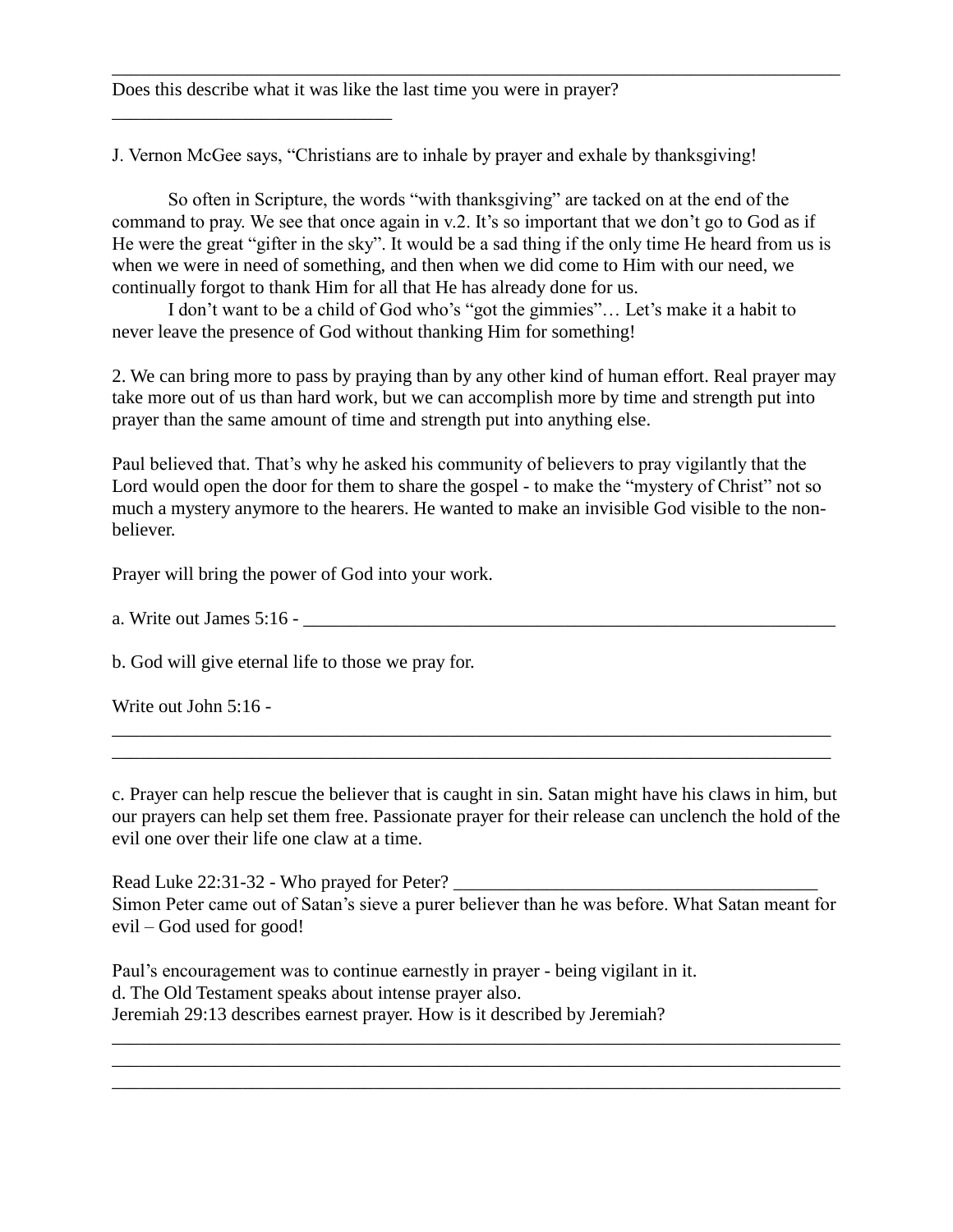What is it that occupies most of your prayers? Fight that thing on your knees. Oh, I know when you determine to do that, it seems like all "hell" breaks loose on your prayer time. Satan HATES it most when we decide to pray and read God's Word. He HATES it. He hates it because He knows we have discovered our source of power. Well, what should we do - give up? No, fight for that prayer time – fight harder – wrestle with God on your knees in prayer – and WIN!

\_\_\_\_\_\_\_\_\_\_\_\_\_\_\_\_\_\_\_\_\_\_\_\_\_\_\_\_\_\_\_\_\_\_\_\_\_\_\_\_\_\_\_\_\_\_\_\_\_\_\_\_\_\_\_\_\_\_\_\_\_\_\_\_\_\_\_\_\_\_\_\_\_\_\_\_\_\_ \_\_\_\_\_\_\_\_\_\_\_\_\_\_\_\_\_\_\_\_\_\_\_\_\_\_\_\_\_\_\_\_\_\_\_\_\_\_\_\_\_\_\_\_\_\_\_\_\_\_\_\_\_\_\_\_\_\_\_\_\_\_\_\_\_\_\_\_\_\_\_\_\_\_\_\_\_\_ \_\_\_\_\_\_\_\_\_\_\_\_\_\_\_\_\_\_\_\_\_\_\_\_\_\_\_\_\_\_\_\_\_\_\_\_\_\_\_\_\_\_\_\_\_\_\_\_\_\_\_\_\_\_\_\_\_\_\_\_\_\_\_\_\_\_\_\_\_\_\_\_\_\_\_\_\_\_

\_\_\_\_\_\_\_\_\_\_\_\_\_\_\_\_\_\_\_\_\_\_\_\_\_\_\_\_\_\_\_\_\_\_\_\_\_\_\_\_\_\_\_\_\_\_\_\_\_\_\_\_\_\_\_\_\_\_\_\_\_\_\_\_\_\_\_\_\_\_\_\_\_\_\_\_\_\_

Please close this day's lesson with at least 15 minutes in prayer.

Make a note of your personal needs: List the urgent.

Make a quick a list of miracles He has done for you in the past: (what jams has God gotten you out of?)

\_\_\_\_\_\_\_\_\_\_\_\_\_\_\_\_\_\_\_\_\_\_\_\_\_\_\_\_\_\_\_\_\_\_\_\_\_\_\_\_\_\_\_\_\_\_\_\_\_\_\_\_\_\_\_\_\_\_\_\_\_\_\_\_\_\_\_\_\_\_\_\_\_\_\_\_\_\_ \_\_\_\_\_\_\_\_\_\_\_\_\_\_\_\_\_\_\_\_\_\_\_\_\_\_\_\_\_\_\_\_\_\_\_\_\_\_\_\_\_\_\_\_\_\_\_\_\_\_\_\_\_\_\_\_\_\_\_\_\_\_\_\_\_\_\_\_\_\_\_\_\_\_\_\_\_\_ \_\_\_\_\_\_\_\_\_\_\_\_\_\_\_\_\_\_\_\_\_\_\_\_\_\_\_\_\_\_\_\_\_\_\_\_\_\_\_\_\_\_\_\_\_\_\_\_\_\_\_\_\_\_\_\_\_\_\_\_\_\_\_\_\_\_\_\_\_\_\_\_\_\_\_\_\_\_

\_\_\_\_\_\_\_\_\_\_\_\_\_\_\_\_\_\_\_\_\_\_\_\_\_\_\_\_\_\_\_\_\_\_\_\_\_\_\_\_\_\_\_\_\_\_\_\_\_\_\_\_\_\_\_\_\_\_\_\_\_\_\_\_\_\_\_\_\_\_\_\_\_\_\_\_\_\_

End by thanking Him for what He has already done and what you believe He is going to do for you according to the promises in His Word.

\_\_\_\_\_\_\_\_\_\_\_\_\_\_\_\_\_\_\_\_\_\_\_\_\_\_\_\_\_\_\_\_\_\_\_\_\_\_\_\_\_\_\_\_\_\_\_\_\_\_\_\_\_\_\_\_\_\_\_\_\_\_\_\_\_\_\_\_\_\_\_\_\_\_\_\_\_\_ \_\_\_\_\_\_\_\_\_\_\_\_\_\_\_\_\_\_\_\_\_\_\_\_\_\_\_\_\_\_\_\_\_\_\_\_\_\_\_\_\_\_\_\_\_\_\_\_\_\_\_\_\_\_\_\_\_\_\_\_\_\_\_\_\_\_\_\_\_\_\_\_\_\_\_\_\_\_

\_\_\_\_\_\_\_\_\_\_\_\_\_\_\_\_\_\_\_\_\_\_\_\_\_\_\_\_\_\_\_\_\_\_\_\_\_\_\_\_\_\_\_\_\_\_\_\_\_\_\_\_\_\_\_\_\_\_\_\_\_\_\_\_\_\_\_\_\_\_\_\_\_\_\_\_\_\_

 $\mathcal{L}_\mathcal{L} = \{ \mathcal{L}_\mathcal{L} = \{ \mathcal{L}_\mathcal{L} = \{ \mathcal{L}_\mathcal{L} = \{ \mathcal{L}_\mathcal{L} = \{ \mathcal{L}_\mathcal{L} = \{ \mathcal{L}_\mathcal{L} = \{ \mathcal{L}_\mathcal{L} = \{ \mathcal{L}_\mathcal{L} = \{ \mathcal{L}_\mathcal{L} = \{ \mathcal{L}_\mathcal{L} = \{ \mathcal{L}_\mathcal{L} = \{ \mathcal{L}_\mathcal{L} = \{ \mathcal{L}_\mathcal{L} = \{ \mathcal{L}_\mathcal{$ \_\_\_\_\_\_\_\_\_\_\_\_\_\_\_\_\_\_\_\_\_\_\_\_\_\_\_\_\_\_\_\_\_\_\_\_\_\_\_\_\_\_\_\_\_\_\_\_\_\_\_\_\_\_\_\_\_\_\_\_\_\_\_\_\_\_\_\_\_\_\_\_\_\_\_\_\_\_

## **Day 3**

**Pray. Read the text – Colossians 4:5-6.**

1. Please write out the instruction Paul set before Christians in Colossians 4:5.

a. Who are the outsiders Paul was referring to? \_\_\_\_\_\_\_\_\_\_\_\_\_\_\_\_\_\_\_\_\_\_\_\_\_\_\_\_\_\_\_\_\_\_\_\_\_\_\_\_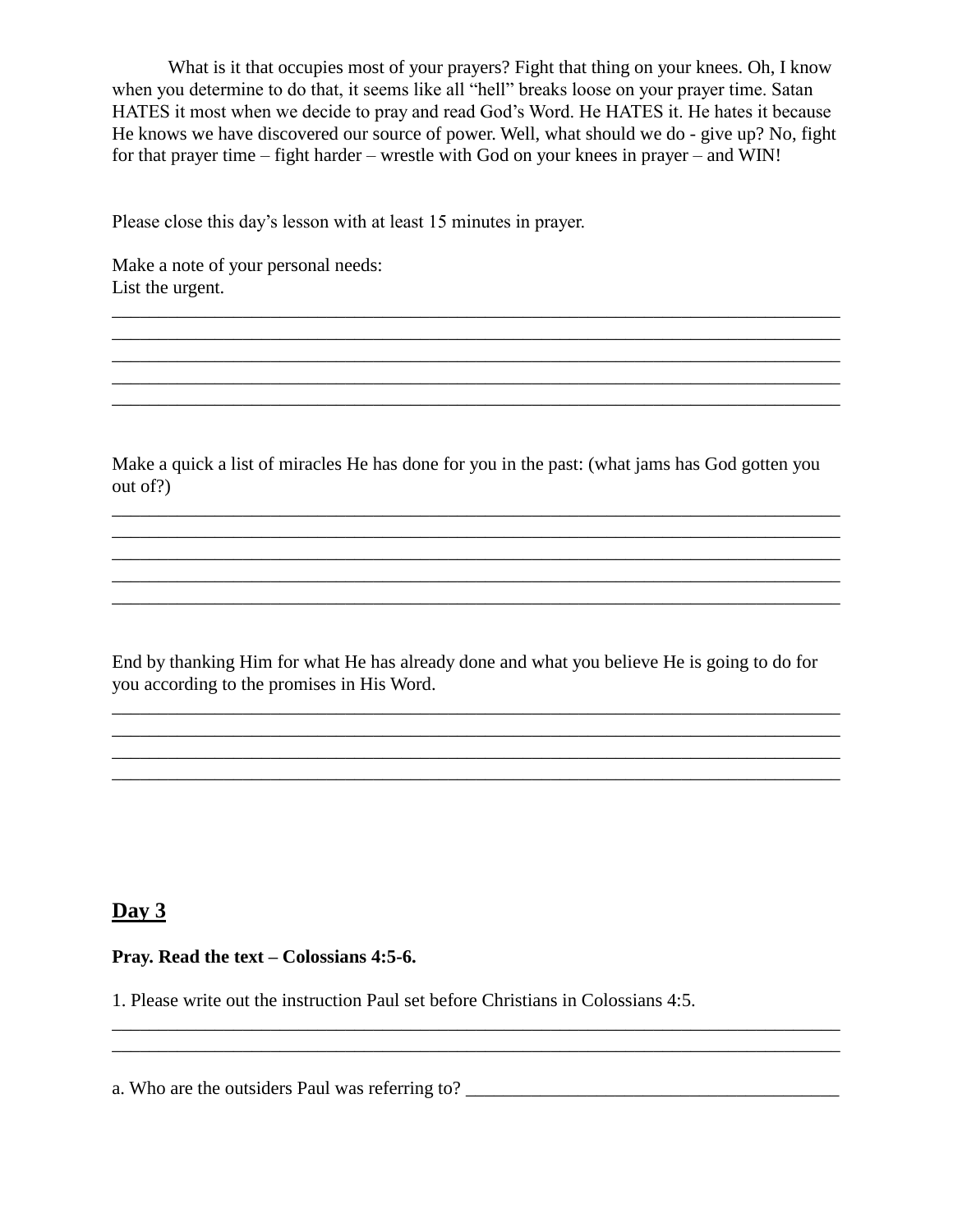Paul reminds us that we are being watched. The choices we make, the attitudes we have and the values we hold dear are all out there for the unbelievers in the world to evaluate. They do take notice, they do keep score, (fair or not) they do watch.

Dear Christian, it's so important to honor Christ in all our affairs because we represent WHO He is to a world that knows nothing about Him. It's that very reason that high profile preachers are crucified by the media when they fall morally. The world waits for anything they can claim as proof that Christianity is a farce and, deeper than that, that Jesus has no holding power.

A quote I love to repeat says it all, "I can either be a great example or a horrible warning."

Oh Lord, help me by the power of Your Spirit to maintain my testimony for You. If you say you are a Christian, than take that calling seriously because what you do says a lot about who your Savior is to an unbelieving world! It would be better not to claim the authority of Christ and fall than it would be to claim He is "your everything" and dishonor His name. This is serious stuff because it's Kingdom stuff, and every day it is determined where souls will spend eternity.

\_\_\_\_\_\_\_\_\_\_\_\_\_\_\_\_\_\_\_\_\_\_\_\_\_\_\_\_\_\_\_\_\_\_\_\_\_\_\_\_\_\_\_\_\_\_\_\_\_\_\_\_\_\_\_\_\_\_\_\_\_\_\_\_\_\_\_\_\_\_\_\_\_\_\_\_\_\_ \_\_\_\_\_\_\_\_\_\_\_\_\_\_\_\_\_\_\_\_\_\_\_\_\_\_\_\_\_\_\_\_\_\_\_\_\_\_\_\_\_\_\_\_\_\_\_\_\_\_\_\_\_\_\_\_\_\_\_\_\_\_\_\_\_\_\_\_\_\_\_\_\_\_\_\_\_\_

\_\_\_\_\_\_\_\_\_\_\_\_\_\_\_\_\_\_\_\_\_\_\_\_\_\_\_\_\_\_\_\_\_\_\_\_\_\_\_\_\_\_\_\_\_\_\_\_\_\_\_\_\_\_\_\_\_\_\_\_\_\_\_\_\_\_\_\_\_\_\_\_\_\_\_\_\_\_

2. Read through Ephesians 5:15-17.

How can we make time on this earth count?

What is one of our greatest battles according to v.16?

3. We need to establish credibility among the non-believing world.

Who would take the word concerning the gospel from of a foolish man/woman? The first thing non-believers do as you share Jesus with them is try to establish some kind of credibility about your life before they decide if they will believe or not believe the truth you are sharing with them. If you have no credibility in your life, what you say will have very little impact.

A credible person is one who can be believed because of a good track record. She is dependable, believable and convincing because she has integrity.

\_\_\_\_\_\_\_\_\_\_\_\_\_\_\_\_\_\_\_\_\_\_\_\_\_\_\_\_\_\_\_\_\_\_\_\_\_\_\_\_\_\_\_\_\_\_\_\_\_\_\_\_\_\_\_\_\_\_\_\_\_\_\_\_\_\_\_\_\_\_\_\_\_\_\_\_\_\_ \_\_\_\_\_\_\_\_\_\_\_\_\_\_\_\_\_\_\_\_\_\_\_\_\_\_\_\_\_\_\_\_\_\_\_\_\_\_\_\_\_\_\_\_\_\_\_\_\_\_\_\_\_\_\_\_\_\_\_\_\_\_\_\_\_\_\_\_\_\_\_\_\_\_\_\_\_\_ \_\_\_\_\_\_\_\_\_\_\_\_\_\_\_\_\_\_\_\_\_\_\_\_\_\_\_\_\_\_\_\_\_\_\_\_\_\_\_\_\_\_\_\_\_\_\_\_\_\_\_\_\_\_\_\_\_\_\_\_\_\_\_\_\_\_\_\_\_\_\_\_\_\_\_\_\_\_

\_\_\_\_\_\_\_\_\_\_\_\_\_\_\_\_\_\_\_\_\_\_\_\_\_\_\_\_\_\_\_\_\_\_\_\_\_\_\_\_\_\_\_\_\_\_\_\_\_\_\_\_\_\_\_\_\_\_\_\_\_\_\_\_\_\_\_\_\_\_\_\_\_\_\_\_\_\_ \_\_\_\_\_\_\_\_\_\_\_\_\_\_\_\_\_\_\_\_\_\_\_\_\_\_\_\_\_\_\_\_\_\_\_\_\_\_\_\_\_\_\_\_\_\_\_\_\_\_\_\_\_\_\_\_\_\_\_\_\_\_\_\_\_\_\_\_\_\_\_\_\_\_\_\_\_\_ \_\_\_\_\_\_\_\_\_\_\_\_\_\_\_\_\_\_\_\_\_\_\_\_\_\_\_\_\_\_\_\_\_\_\_\_\_\_\_\_\_\_\_\_\_\_\_\_\_\_\_\_\_\_\_\_\_\_\_\_\_\_\_\_\_\_\_\_\_\_\_\_\_\_\_\_\_\_

Credibility will cause the believer to prosper.

The Psalmist describes the life of one who has established credibility.

Read Psalm 1:1-3.

Describe the person established in the faith – the one who lives by what she preaches.

a. Add to that understanding 1 Corinthians 14:20 and Philippians 1:27. After reading those passages, what comes to mind? Where are you challenged the most to represent Christ well?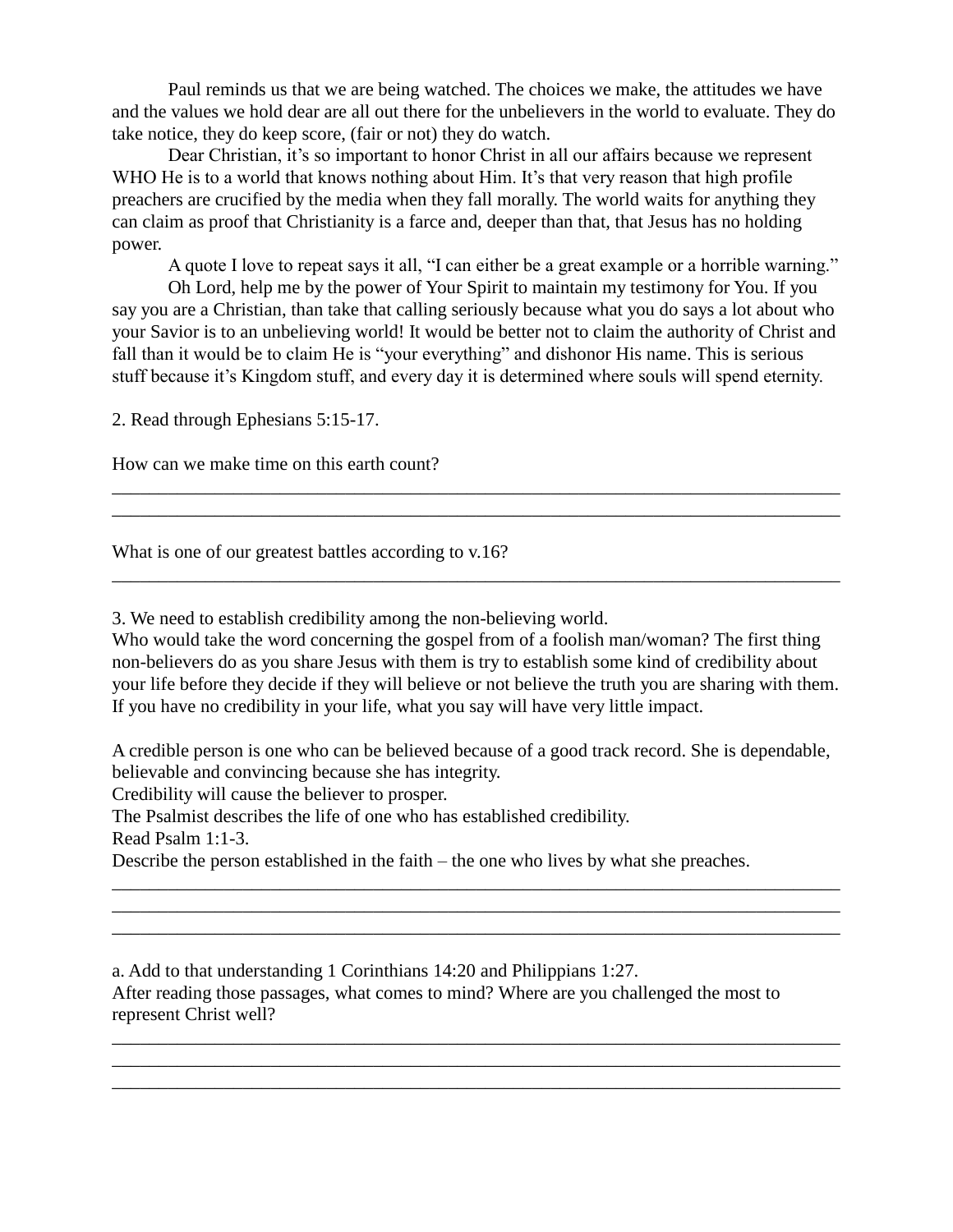Right after Paul brings up the point about our credibility to the nonbelievers, he throws in a verse that talks about our mouths, specifically our speech. Wow – how did he know that our failures to represent the Kingdom well almost always includes our failure to say something we shouldn't have said? Gosh! That little mouth that contains a tongue behind those bars of pearly whites gets us in trouble every time.

"Let your speech always be with grace seasoned with salt."  $(v.6)$ 

## *"Speak when you are angry and you will give one of the greatest speeches you will ever regret!"*

With one moment of volatile conversation our whole Christian walk can become suspect, unsure and unbelievable. That is why Scripture tells us to rule over our tongues. It's a demonstrative little muscle that can cause great harm for the Kingdom of God.

\_\_\_\_\_\_\_\_\_\_\_\_\_\_\_\_\_\_\_\_\_\_\_\_\_\_\_\_\_\_\_\_\_\_\_\_\_\_\_\_\_\_\_\_\_\_\_\_\_\_\_\_\_\_\_\_\_\_\_\_\_\_\_\_\_\_\_\_\_\_\_\_\_\_\_\_\_\_ \_\_\_\_\_\_\_\_\_\_\_\_\_\_\_\_\_\_\_\_\_\_\_\_\_\_\_\_\_\_\_\_\_\_\_\_\_\_\_\_\_\_\_\_\_\_\_\_\_\_\_\_\_\_\_\_\_\_\_\_\_\_\_\_\_\_\_\_\_\_\_\_\_\_\_\_\_\_

\_\_\_\_\_\_\_\_\_\_\_\_\_\_\_\_\_\_\_\_\_\_\_\_\_\_\_\_\_\_\_\_\_\_\_\_\_\_\_\_\_\_\_\_\_\_\_\_\_\_\_\_\_\_\_\_\_\_\_\_\_\_\_\_\_\_\_\_\_\_\_\_\_\_\_\_\_\_ \_\_\_\_\_\_\_\_\_\_\_\_\_\_\_\_\_\_\_\_\_\_\_\_\_\_\_\_\_\_\_\_\_\_\_\_\_\_\_\_\_\_\_\_\_\_\_\_\_\_\_\_\_\_\_\_\_\_\_\_\_\_\_\_\_\_\_\_\_\_\_\_\_\_\_\_\_\_

b. Pastor James says it well, James 1:19, 20. Write his wise words below.

c. What is the source of our wrath? James 3:5, 6.

d. Out of the same mouth can come blessing and cursing. James says, this isn't right. Remember a believer's speech should be full of grace, seasoned with salt, not all salt and no grace. Salt erodes; grace leaves room for hope.

What was the last thing you said that you wish you could take back?

The good news is – the Lord can restore the things the locust have eaten. That means with your repentance He can rebuild what we tore down!

\_\_\_\_\_\_\_\_\_\_\_\_\_\_\_\_\_\_\_\_\_\_\_\_\_\_\_\_\_\_\_\_\_\_\_\_\_\_\_\_\_\_\_\_\_\_\_\_\_\_\_\_\_\_\_\_\_\_\_\_\_\_\_\_\_\_\_\_\_\_\_\_\_\_\_\_\_\_

Close in prayer.

Ask the Lord to make you a woman/man of credibility. One that speaks with grace and kindness. Ask the Holy Spirit to remind you to back off when you are tempted to blow; step back, take some time to cool off and revisit the conversation.

All of us can do better with this challenge. God will continue to grow each one in this area.

## **Day 4**

#### **Read through the end of the book which is Colossians 4:7-18.**

Paul goes through a stroll down memory lane. He names in scripture all those who have helped him in the ministry.